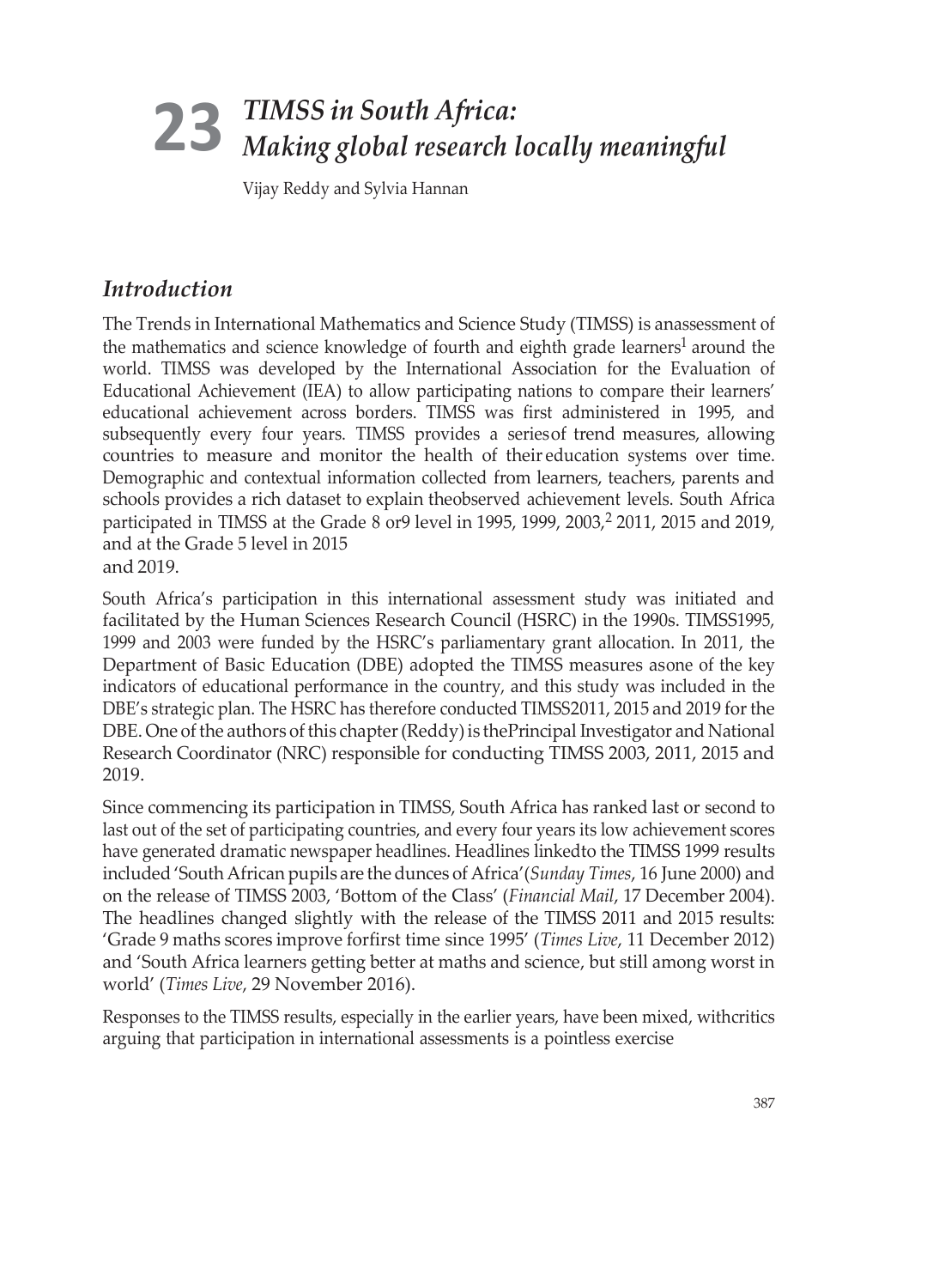because of the slow (or non-existent) improvement in South African education, and that these assessments are not relevant to the country's social and political history. Supporters of TIMSS have argued that international assessments (especially those that provide trend measures) can be useful at many levels of policy and planning (Reddy 2005). There is now greater acceptance of the robustness of the TIMSS results, and the achievement estimates still provide one of the national performanceindicators used by the DBE (2015a).

This chapter outlines the history and motivations for participation in TIMSS. In the first section of the chapter, we outline the history of South Africa's participation in TIMSS and the relationship among the key actors, as well as changing perceptions towards the study over time. Secondly, we provide a nuanced description of South African mathematics achievement<sup>3</sup> from 1995 to 2015. Thirdly, we discuss the impact of TIMSS research on knowledge generation and evidence-based policy- making. We conclude the chapter reflecting on future directions for TIMSS in South Africa.

### *Education, mathematics and science in South Africa*

Numerical and mathematical skills are globally recognised as key competencesfor the development of an individual, a society and an economy. The apartheid education system withheld mathematics from the majority of the population (black African, Indian and coloured)<sup>4</sup> and legislated this in the Bantu<sup>5</sup> Education Act (No. 47 of 1953). The Minister of Education at the time pronounced in Parliament: 'What is the use of teaching the Bantu mathematics when he cannot use it in practice?' <sup>6</sup> The result of this systematic exclusion from mathematics deprived black people fromgaining one of the fundamental competences through the schooling system. Theeffects of that exclusion remain with us.

The release of Nelson Mandela marked the fall of apartheid and the country preparedfor the first democratic elections and the transition to a non-racial society. In 1994, the country reversed the discriminatory policy related to the provision of education that was developed along racial lines and characterised by the differential provisionof resources, and created a single, unified education department by consolidating the 17 apartheid-era educational departments and systems. Up to that point, there were limited national educational statistics available, but rather fragmented statistics,of varying quality, for the different education departments. The only available achievement information was from the exit level Grade 12 examination, but separateexaminations were administered to the different racially based education systems (see Kahn 1993).

Since 1994, the democratic government has emphasised the centrality of education, especially reading, numeracy and mathematics, and science, for development. Performance in school mathematics is one of the key indicators used to describe the health of our educational system. Mathematics under-performance continues to bea contributor to social inequalities in terms of access and income. Changes in school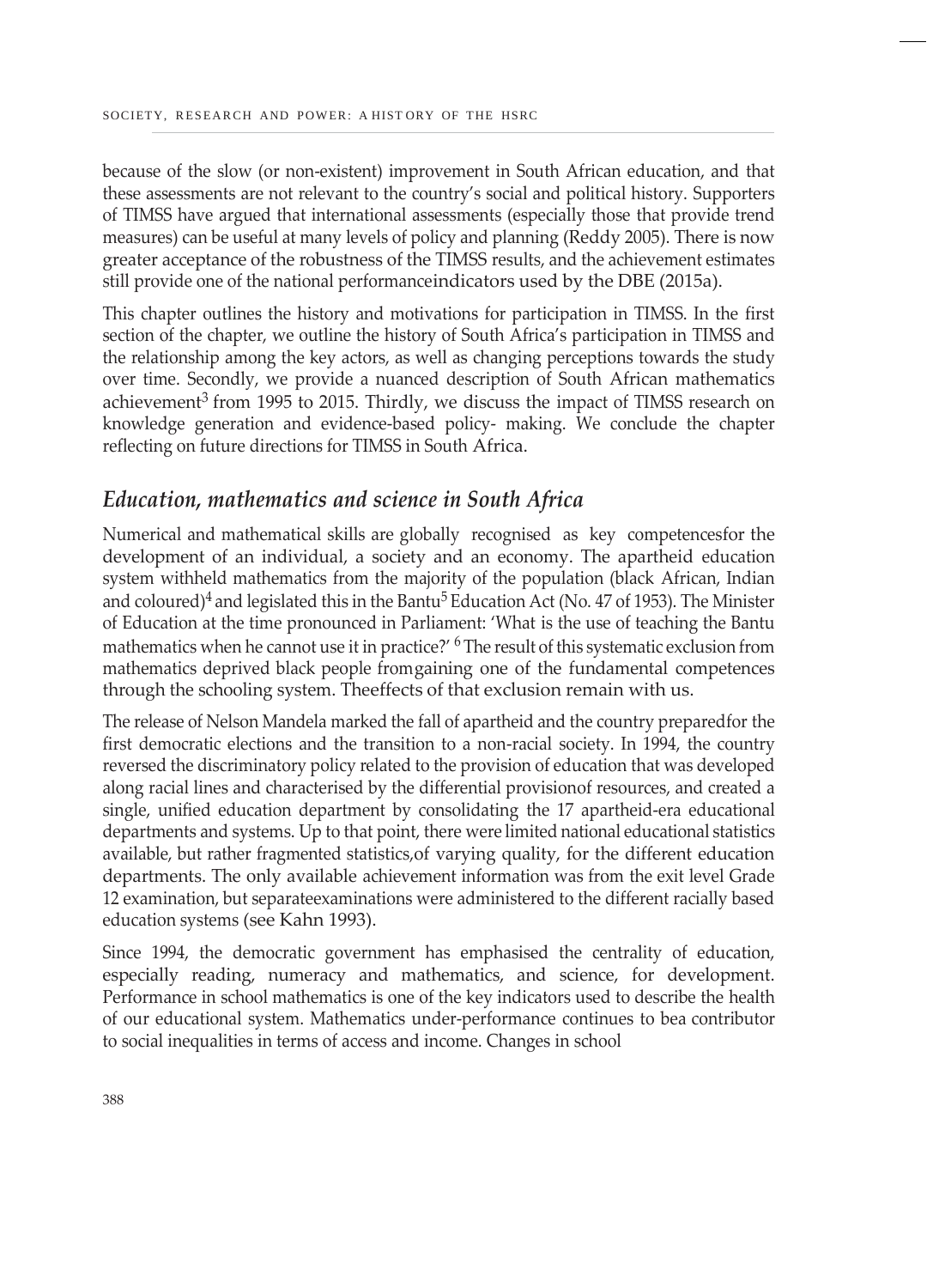mathematics performance will provide a measure of the extent of transformation in schools, and in the wider society, since the inception of the democratic state.

## *The International Association for the Evaluation ofEducational Achievement and TIMSS*

The IEA began in 1958 when a group of largely European scholars, concerned about school effectiveness and student learning, proposed that effective evaluation requires an examination of both the inputs to education and its outcomes (including knowledge, attitudes and participation). They further argued that if research could obtain evidence from a wide range of education systems, the variability would be sufficient to reveal important relationships that would escape detection within a single education system.<sup>7</sup>

Thus, the IEA initiated the First International Study of Mathematics in the 1960sto compare mathematics achievement in twelve countries of similarly high levels of industrialisation. The First International Science Study, conducted in the 1970s, expanded the scope to include 19 countries (adding a few countries at lowlevels of industrialisation). These studies were repeated in the 1980s in order to measure changes in educational achievement over time. The Second International Mathematics Study was conducted in 20 countries between 1980 and 1982, and the Second International Science Study was carried out in 24 countries in 1983 and 1984.The major finding from these studies was that the way a subject was actually taughtin the classroom, in contrast to how it was prescribed in the curriculum, was a good predictor of systematic differences in student performance. Furthermore, the studiesshowed that all school systems experience some inequalities and achievement gaps across different groups of students (Robitaille & Donn 1993).

In the 1990s, the IEA integrated mathematics and science into a single assessmentand embarked on the Third International Mathematics and Science Study (TIMSS1995). This was the first in a four-year cycle of assessments in mathematics and science, and with TIMSS-Repeat conducted in 1999, the Trends in International Mathematics and Science Study (TIMSS) was initiated. Subsequently, TIMSS took place in 2003, 2007, 2011, 2015 and 2019. The TIMSS and PIRLS<sup>8</sup> International Study Centre at Boston College is responsible for directing these studies.

The 1990s witnessed various shifts in the political contexts of many countries. InEastern Europe, the Berlin Wall fell, and the Union of Soviet Socialist Republics (USSR) and many Eastern Bloc countries fragmented into nation states. Many ofthese new countries joined as IEA members in order to participate in assessmentstudies so that they could establish their baseline achievement data, and where their countries' performance stood in relation to others. In addition, these countries wanted the benefit of the technical expertise available in global achievement and trend studies and used their participation in this global network to build their own internal capacity (interview with Dr M Martin 2019).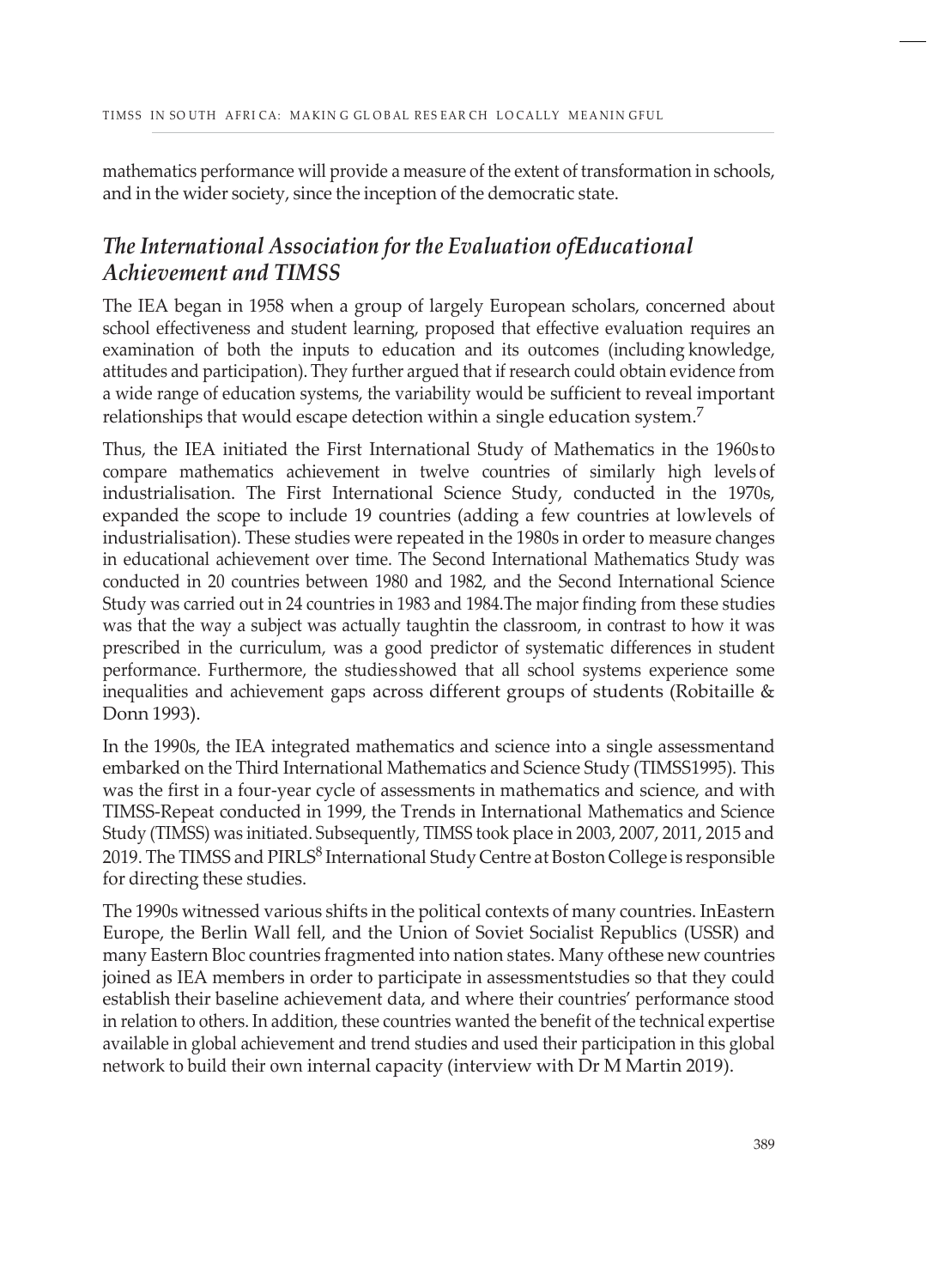## *TIMSS in South Africa*

We constructed the story of TIMSS in South Africa through the analysis of TIMSS project notes, research reports, academic publications and interviews with four key actors involved in TIMSS 1995 and 1999, as well as through personal reflectionsby the present TIMSS NRC. In taking a 25-year historical journey of TIMSS, we apologise for any inadvertent gaps and biases. We also recognise that retrospective accounts could represent the story in a more positive manner than if it were told in real time.

### *HSRC in the 1990s: Participation in TIMSS*

The Human Sciences Research Council, a statutory research agency, was establishedin 1968 by the apartheid government. Much of its social science research was in support of the apartheid government and its policies, and it was described as the'handmaiden of government' (Cloete et al. 1986). With the political changes of the1990s, the HSRC set about repositioning itself in relation to the new democratic government, state and society, thus revising its research agenda. In the early 1990s, the academic boycott of South Africa<sup>9</sup> ended and research institutions, includingthe HSRC, sought to establish networks with international academic institutionsand organisations. The HSRC also set about reconnecting with social science and education communities in South Africa and conducting research that was relevant for the new society. The HSRC took a strategic decision to conduct research thatuniversities may have found difficult or impossible to undertake, viz. large-scale survey research (interview with Professor Rolf Stumpf 2019).

At the same time, an HSRC researcher, the late Dr Derek Gray, $^{10}$  through his international networks, was introduced to the TIMSS network. He found resonance between the objectives of TIMSS and the new vision and mission of the HSRC, whichincluded assessing and monitoring educational performance to inform educational policy. Gray saw the link between mathematics and science performance, and economic progress in a technologically based society, and viewed TIMSS as an important project in relation to the 'Reconstruction and Development Plan and tothe future planning of the education services' (Gray 1994: 14). He predicted thatSouth African achievement results would be poor, but thought it was important for the country to know where it stood, and work on improving the education system (interview with Dr Dana Kelly 2019).

The HSRC President at the time, Rolf Stumpf, had a good working relationship withthe then Director-General of the Department of Education (DoE) (DG Manganyi). The DoE had commissioned the HSRC to conduct the 1996 School Register of Needs survey (DoE 1997) and supported the HSRC in conducting research that would benefit education, including TIMSS. Unfortunately, the DoE was unable to fund the study (interview with Professor Rolf Stumpf – 2019), and the HSRC was unsuccessful in raising the required funding externally (Gray 1994). Due to its perceived importance, the HSRC therefore funded TIMSS 1995<sup>11</sup> (and the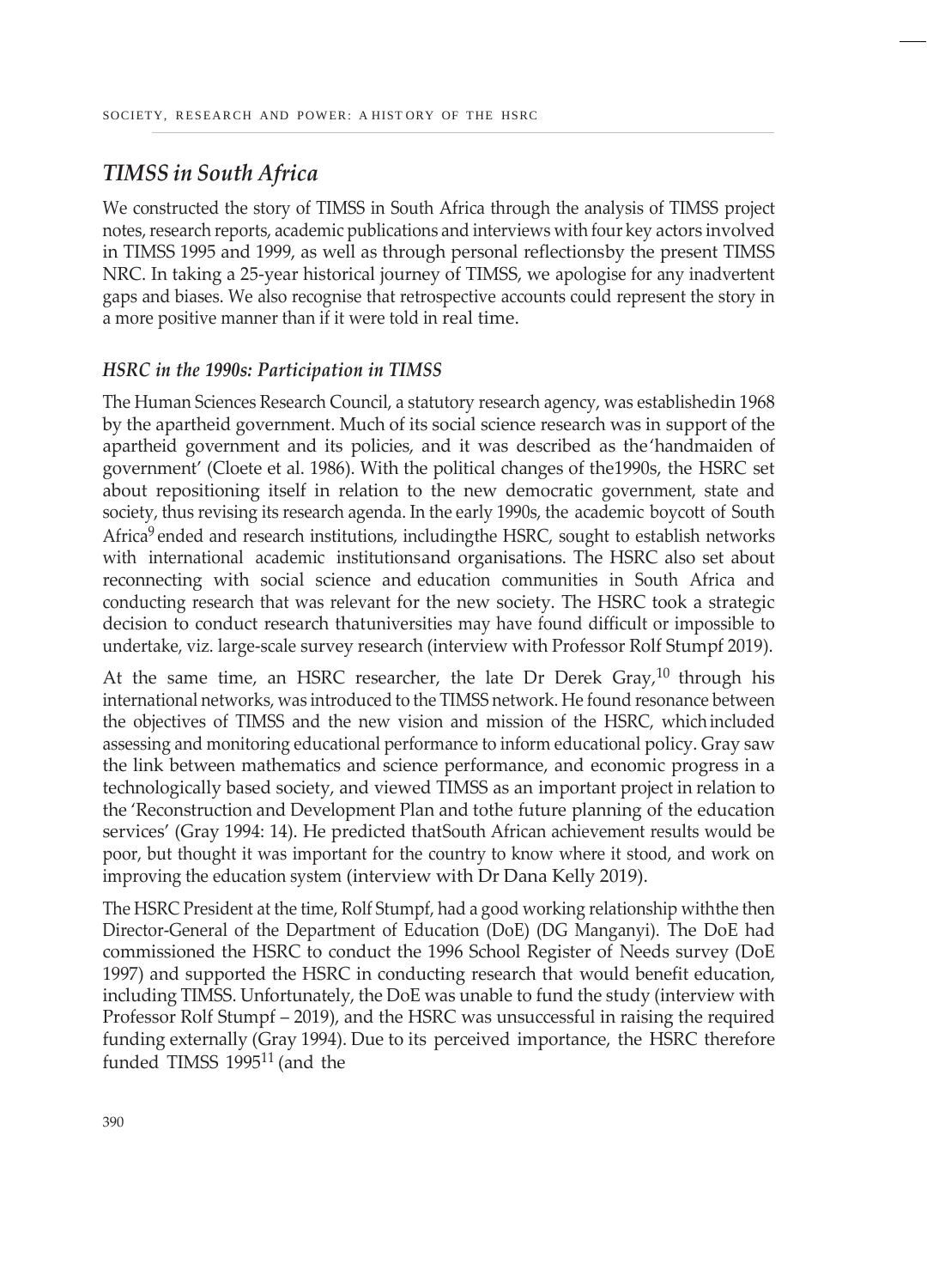subsequent 1999 and 2003 studies) from their parliamentary grant allocation, with international travel subsidised by the IEA.

In 1994, the HSRC was accepted as an IEA member and one of the TIMSS participating countries. Gray attended his first NRC meeting in Italy in 1993 andthe next meeting at Boston College, USA in 1994. At these meetings, the NRCs provided feedback on design, instruments, analysis and research implementation tothe TIMSS Study Centre.<sup>12</sup> It was a time of very limited e-mail communication and documents had to be couriered to and from the NRCs.

The TIMSS network had started off as a group of industrialised nations at similar levels of educational development. As more countries at lower levels of industrialisation and educational development joined, challenges emerged, related to how to accommodate a wide range of country performances and the power differentials that existed between the countries at different stages of development. Gray commented: 'I became aware of the fact that the needs and facts of developingnation members of TIMSS were to some extent being marginalised. Assumptionswere made and decisions approached based on first world availability of informationand equipment.' He went on to say: 'There is NO malice, spite or other agendas in these tendencies, but I was very strongly aware of them though' (Gray 1994). This observation has repeated itself in the experiences of subsequent NRCs.

In 1995, the HSRC administered the TIMSS achievement study in 150 schools with Standard 5 and Standard 6 learners (now Grades 7 and 8).<sup>13</sup> Data collection was operationally and logistically a massive and complex exercise. The first methodological challenge was to establish a database containing the names of all schools in the country, and to then select a nationally representative sample of schools. Pre-1994, the HSRChad established contact with the 17 education departments and began constructinga Database of Schools in South Africa. Using this database, though imperfect, the HSRC selected a sample of schools in which to administer the study. Using the HSRC'ssurvey arm, MarkData, the data was collected between August and December 1995. The extended duration of data collection was a result of the limited information regarding schools' locations or usable maps, particularly in rural areas, and the associated difficulty in finding and accessing schools. The research team had no prior experience in conducting large-scale national assessments, and it was thereforea learning experience for all (Howie 2000). Despite this, the data was submitted tothe TIMSS Study Centre using courier services. Pierre Foy, an IEA statistician at the time, characterised the efforts of Dr Gray and the team as 'valiant and heroic'(interview 2019). South Africa was one of 41 countries that participated in TIMSS1995 and was the first African country to take part. However, due to gaps in the data and low sampling participation, the IEA could not provide robust estimates, and in the international reports, the South African results were categorised as 'unapprovedsampling procedure at the classroom level and not meeting other guidelines' (Gonzalez & Smith 1997: 10).

Despite the incomplete dataset, the HSRC team analysed the data and completed theresearch report outlining the first national achievement estimates for the country,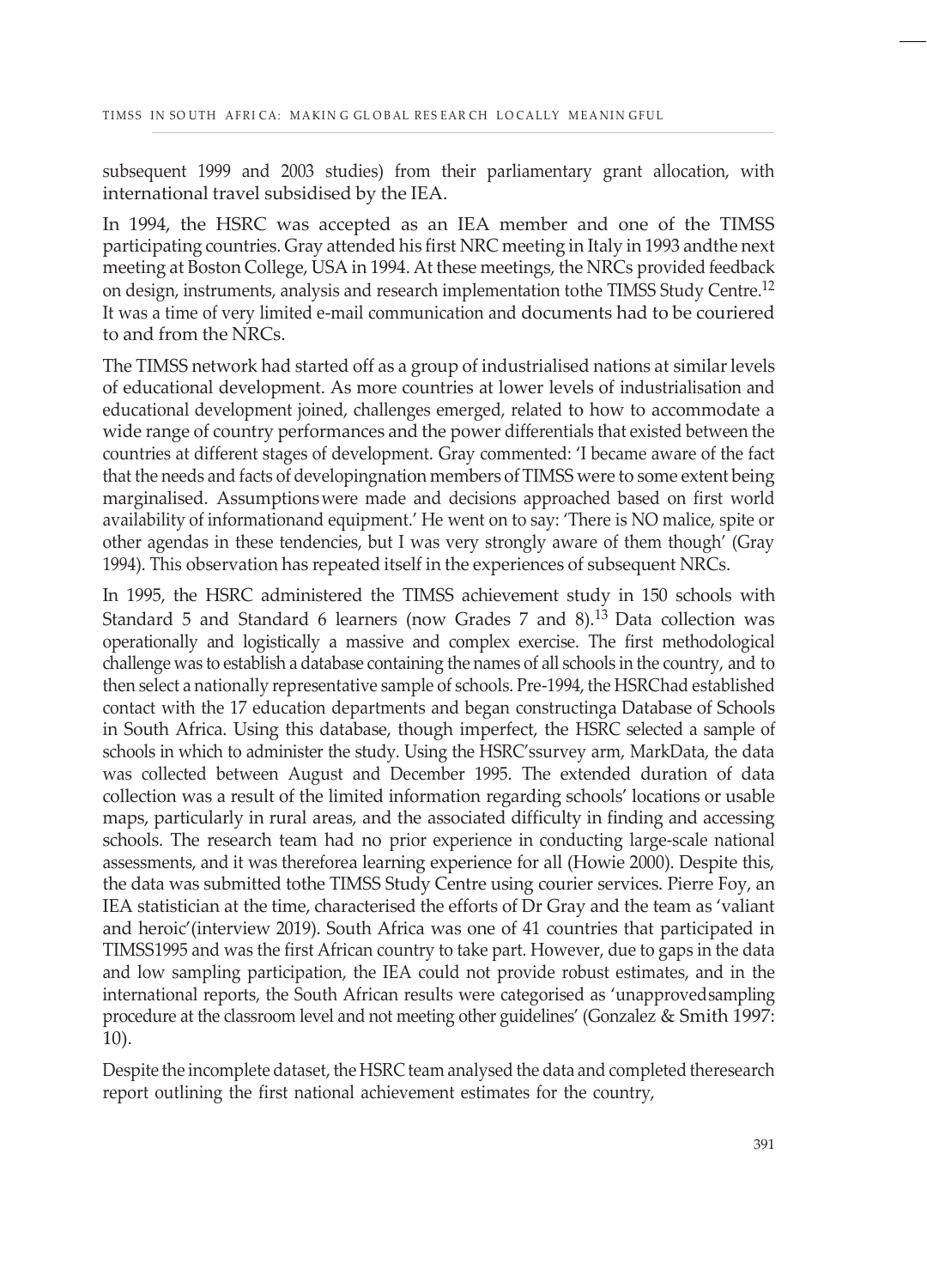and speculated about the reasons for South African learners' poor performance (Howie 1997). Howie (2011: 301) described the reaction to the release of the TIMSS 1995 results in the following way:

The results of TIMSS 1995 produced outrage in different circles startingwith the Department of Education, which had difficulty accepting the very low performance of the South African learners. The business community and public were shocked that the top-performing learners in the country did not compare with the average learners of the top-performing countries.

Participation in TIMSS 1995, even with its methodological limitations, provided the first indicative estimate of South African mathematics and science achievement, and hence an indication of the quality and outcomes of the educational system. The Third International Mathematics and Science Study conducted in 1995 was repeatedin 1999. Two other African countries (Morocco and Tunisia) joined South Africaas part of the 38 participating countries. The HSRC, with Sarah Howie as the NRC for South Africa, funded and conducted TIMSS 1999 at the Grade 8 level. With slightly improved, but still challenging conditions, the Database of Schools in South Africa was again used to draw the South African sample. This time the sample was expanded to 225 schools, with 25 schools selected from each of the provinces in order to provide provincial achievement estimates. South Africa complied with all the data collection requirements and the IEA was consequently able to estimate the national mathematics and science scores.

The TIMSS 1999 achievement scores were again very low, and South Africa wasranked as the lowest performing country. These results provided further evidence ofthe poor quality and outcomes of the South African education system. Scepticism regarding the value of TIMSS still existed, and the Minister of Education at the time lamented that international studies like TIMSS and the Monitoring of Learning Achievement (coordinated by Unesco) were not set by ourselves as South Africans 'but by external agents who might not necessarily share our own worldview' (Asmal2003). The academic community was also divided in their support, or rejection, of the TIMSS findings. The scepticism emerged in the context of poor achievementoutcomes, and an academic community with limited statistical and quantitative skills.

### *TIMSS in the 2000s: Encouraging government to own the study*

South Africa continued its participation in TIMSS 2003, with the HSRC coordinatingand funding the study. The TIMSS sample was drawn from the School Register of Needs database, and the HSRC decided to administer the test to both Grade 8 and 9 learners in each school. Two hundred and fifty-five (255) schools, and close to 9 000 Grade 8 learners and 4 300 Grade 9 learners, participated in TIMSS 2003 (Reddy et al. 2006). Vijay Reddy was the NRC, and Reddy (2005: 64) declared that her own role as the NRC was neither 'straightforward [n]or unproblematic', and highlighted that she had to grapple with how TIMSS data could be analysed in a way that provided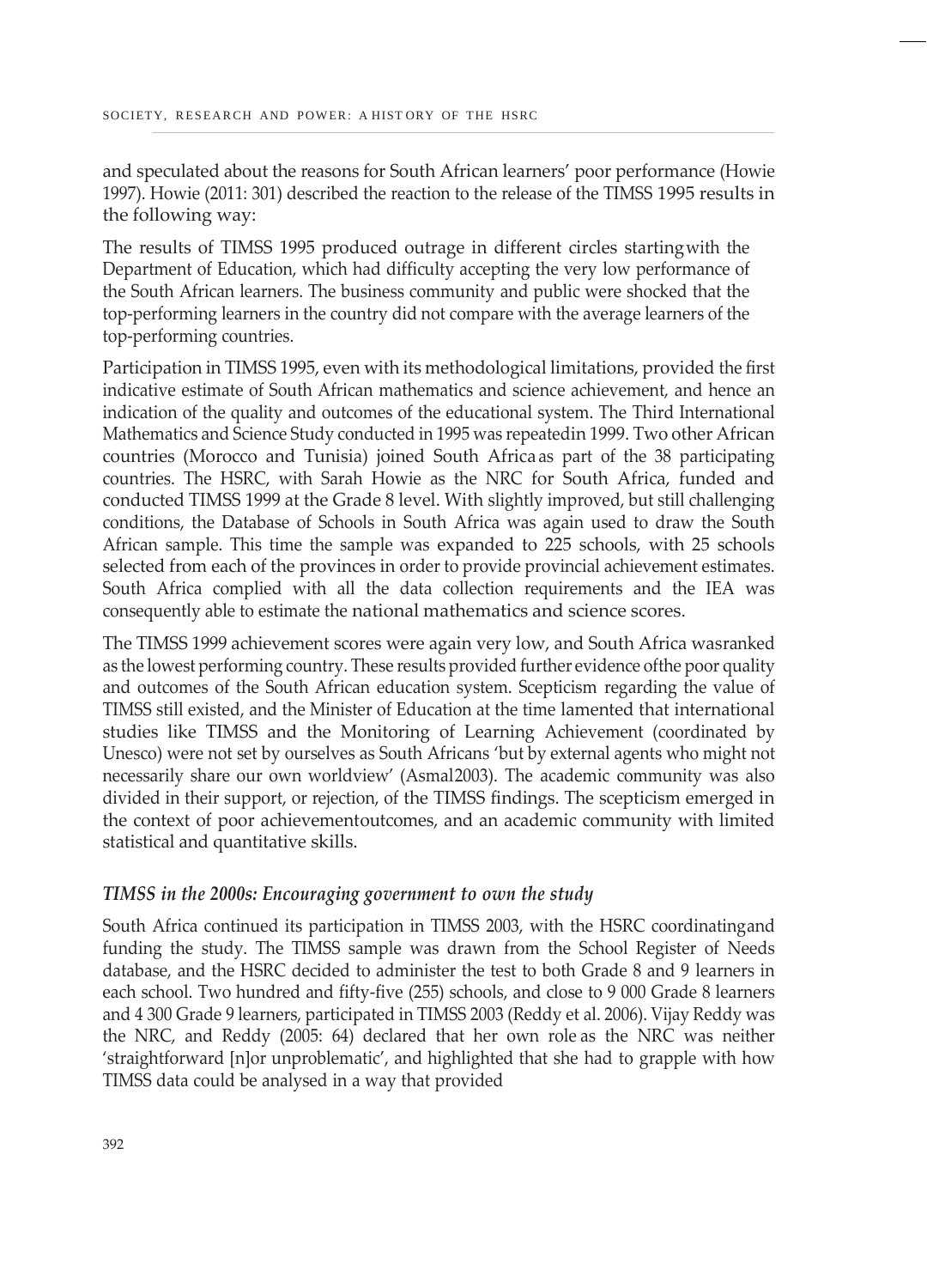more helpful information to local policy makers and practitioners. She further argued that while there are limitations and power differentials related to large- scale achievement studies, benefits for lower income countries would be realised if participating countries shaped the analyses to meet their own needs. Reddy (2005) proposed that the findings from TIMSS would be more useful if the analyses (i) used a simplified and transparent methodology to report information; (ii) paid greater attention to the categories of poverty and inequality in shaping the analysis;

(ii) disaggregated achievement scores to explore the performance of relevant local groups; and (iv) developed a time-series analysis (trend) of achievement scores to establish whether, and why, performance is changing over time.

Thus, the analysis ofthe TIMSS 2003 data was informed by the fact that the storyof South African performance cannot be told through the single national score, but through appropriate demographic disaggregation. In reporting the results of TIMSS 2003, we disaggregated the achievement scores by province, gender and school type (ex-racial school education departments). The analysis confirmed the link between provincial achievement scores and the human development index of provinces (Reddy et al. 2006: 48). The disaggregation of the achievement scores by the ex-racial school types revealed the strong correlation between socioeconomic status and achievement. Black Africans, the group most disadvantaged by the apartheid policies, exhibited the lowest performance. Schools attended by this groupwere located in areas characterised by high levels of poverty and unemployment (Reddy et al. 2006: 50). An important, but overlooked, finding was that the rangeof performance between the 5th and 95th percentiles was widest for South Africa, compared to other participating countries. This reflects the wide disparities in society and in schools, and is evident in the educational outcomes of the learners. The wide variation in the South African mathematics scores led to the observation that there were two systems of education in the country, and the achievement scores in TIMSSwere reflective of South African inequalities (HSRC 2004). This characterisation of the schooling system as being made up of two historically and persistently differentand unequally functioning subsystems (Reddy 2005, 2006; Fleisch 2008) continuesto this day.

The HSRC analyses acknowledged the role of poverty, a lack of resources and infrastructure, low teacher qualifications, poor teaching cultures and poor English language proficiency as factors contributing to low achievement scores. Our recommendation for improving the achievement outcomes was to target schools foreducational improvement. Given the high levels of poverty in the country, the homeand societal contributions needed to be enhanced by schools to effect change for the majority of learners (Reddy 2005, 2006). Schools needed to improve with respect to their environment, culture, and teaching competences, among other factors.

Another recommendation made after TIMSS 2003 was that South Africa shouldnot participate in the 2007 round of TIMSS. The South African education system had undergone radical restructuring, and many new initiatives and interventions had been introduced. It was therefore argued that, considering the strain that the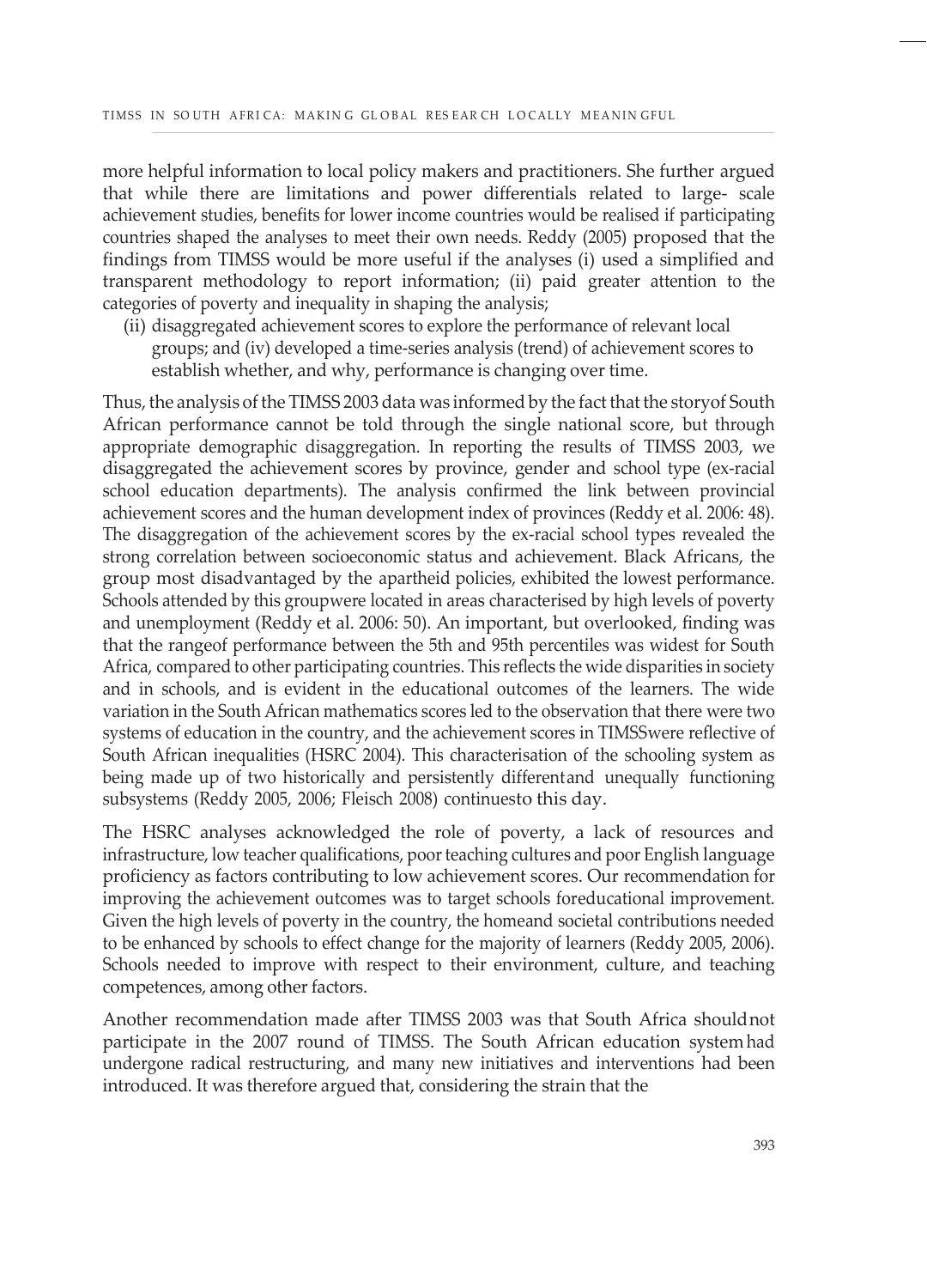interventions put on the education system (and, more pertinently, the educators), South Africa should rather participate next in 2011, as this would allow the intervention programmes to become embedded within the education system. 'This achieved, it would then be more reasonable to measure performance in TIMSS 2011 to see how the country has progressed' (Reddy et al. 2006: 120). This decision wascriticised within some quarters, particularly newspapers, suggesting that the reason for non-participation was that government did not want to 'expose itself to further humiliation' (Howie 2011: 302). Howie (2011: 302) further indicated that 'members of the broader education community regretted this decision as a missed opportunityto continue the external monitoring of the quality of education'. While South Africa's non-participation in TIMSS 2007 meant missing that data point, allowingeducational interventions time to become embedded in the system before assessing was considered a better option for education.

### *TIMSS in the 2010s: The institutionalisation of TIMSS into government*

The majority of countries participating in TIMSS are supported by their national Ministry of Education, and the study may be conducted by the ministry itself oran appointed independent research agency. After the release of the TIMSS 2003 results, the HSRC engaged in discussions with the DoE for TIMSS to be included in the DoE's plans as one of the international achievement studies that could provide educational monitoring data for the country.

The DBE's<sup>14</sup> Strategic Plan (2010–2013) incorporated this recommendation, stating that:

participation in international testing programmes will continue, partly so that the country's educational performance can be compared to that in other countries, and partly to improve capacity within the country in theapplication of the latest assessment methods. The DBE commits through itsstrategic plan to participate in the TIMSS and PIRLS. (DBE 2010: 21)

In 2010, given the HSRC's institutional history with TIMSS, the DBE requested that the HSRC conduct TIMSS 2011. The low TIMSS 2003 Grade 8 scores and thedifficulties for imputations and estimations prompted the International Study Centreto suggest that South Africa (with Botswana and Honduras) conduct the survey at the Grade 9 level.

In 2011, data was collected from 12 000 Grade 9 learners in 285 schools across the country. Independent schools were explicitly oversampled in order to estimate learner achievement in these schools. We reported achievement scores by province, school type (public and independent), gender and age. Fifteen years after the end ofapartheid, schools were now ranked by a poverty quintile index and poorer schools were subsidised for their school fees.15 We thus also reported on achievement scores for fee-paying and no-fee schools. In addition, we reported on contextualrealities and their influence on learning, including home environments and support; physical resources; school climate (environment, safety); and learners' attitudes. We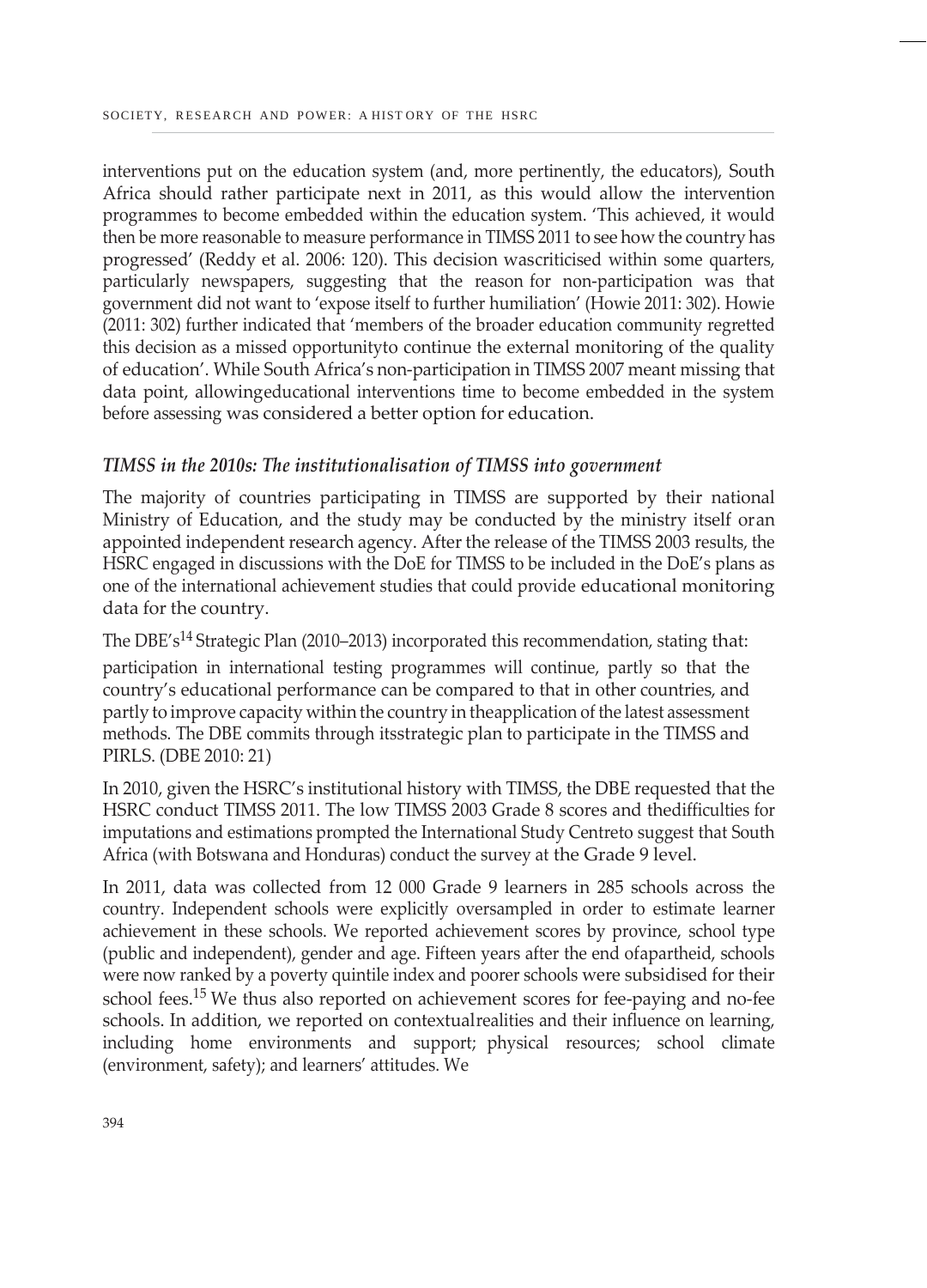also recommended that educational policy focus on both low and high performers, thereby simultaneously responding to the agendas of equity and excellence in mathematics achievement (Reddy et al. 2012; Reddy et al. 2016).

The country breathed a sigh of relief when we reported that the TIMSS 2011 Grade9 mathematics achievement scores improved by 67 TIMSS points between TIMSS 2003 and TIMSS 2011. This was the first piece of robust evidence to demonstratethat educational quality and outcomes were improving. DBE's Action Plan to 2019 called these results 'the most significant news about the system in recent years' (DBE 2015a: 10). TIMSS achievement scores were included in Indicator 9 of the Action Plan,<sup>16</sup> and the TIMSS mathematics performance targets were set at 361 for 2015, 401 for 2019, 441 for 2023 and 472 for 2027 (DBE 2015a: 52). While SouthAfrican mathematics achievement was 372 in 2015 (Reddy et al. 2016; Reddy, Visser,Winnaar et al. 2016), the HSRC is more conservative in its projections, and speculatea Grade 9 TIMSS score of 389 in 2019, 420 in 2023 and 440 in 2027.

TIMSS is now firmly embedded in the South African assessment landscape, andthe achievement trend measures are considered to be robust. The DBE again commissioned the HSRC to conduct TIMSS 2015, which at the Grade 9 level provided an additional data point on the achievement trend line over 20 years (1995to 2015).

In 2015, in addition to conducting the study at the Grade 9 level, we also conducted the mathematics assessment at the Grade 5 level. In the earlier TIMSS, we did not assess learners at the Grade 4/5 levels as we were concerned about the limitedEnglish language proficiency of learners at this level. With the improvement in the quality of education in the country, we felt this an appropriate time to includethe Grade 5 study. TIMSS at the Grade 5 level provides us with information about early mathematical proficiency so that interventions can be implemented earlier. In addition to information from learners, educators and schools, the Grade 5 study collected information from parents about home educational activities. The analysis illuminated the vastly differing socioeconomic conditions in the country (Isdale et al. 2017; Reddy et al. 2016) and its impact on mathematics achievement.

In line with the four-year TIMSS cycle, South Africa again participated in TIMSS2019 at the Grade 5 and Grade 9 levels. Officials from some of the provincial education departments had expressed reservations about the provincial estimates and high standard errors in previous rounds.<sup>17</sup> In consultation with the IEA, we therefore boosted the sample sizes for the Western Cape and Gauteng Provinces<sup>18</sup>to 150 schools each. These provinces are recognised as benchmark participants inTIMSS 2019. At the time of writing this chapter, we had completed data collection, and cleaning and preparing the data for analysis and release of the results in December 2020.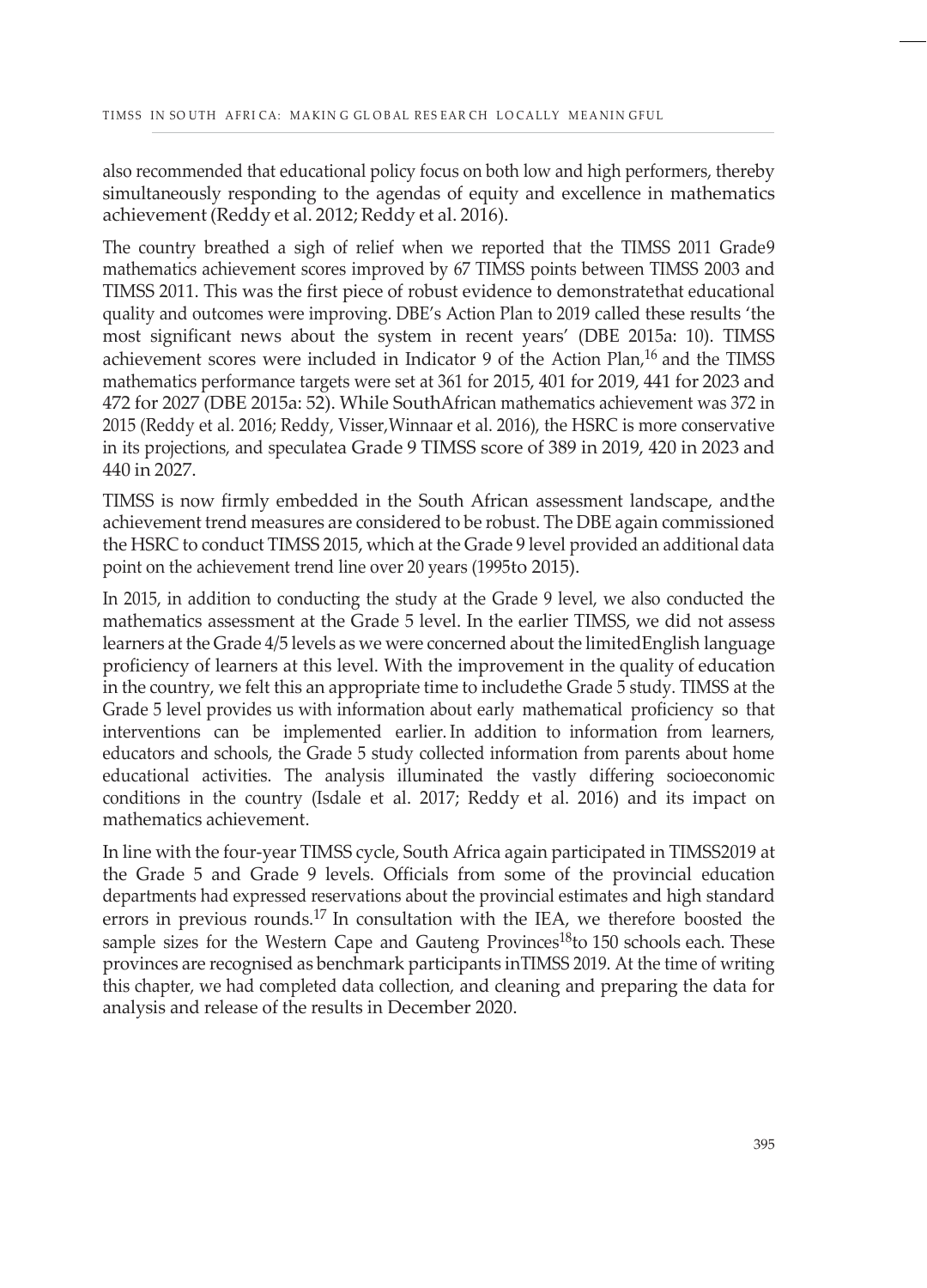# *Mathematics achievement and the health ofthe South African education system*

The Grade 8 achievement estimates from TIMSS 1995, 1999 and 2003 categorisedSouth Africa as achieving *very low* scores in mathematics and science, and in fact, only one in 10 learners achieved a score above 400 TIMSS points, which denotes having basic mathematical knowledge. There was no statistically significantdifference in achievement overthis period. The achievement gap between the highestand lowest performing provinces was around 1.6 SD,<sup>19</sup> with the Western Cape and Gauteng being the higher performing provinces, and Eastern Cape and Limpopo the lowest performing (Howie 1997, 2001; Reddy et al. 2006). The achievement scoresfor learners by the categorisation of their schools into ex-racial departments of education computed a 2.4 SD difference between learners in ex-House of Assembly schools (designated for white learners) and the Department of Education and Training (then and now almost exclusively for black African learners) (Reddy et al. 2006).

The improvement of 67 TIMSS points for mathematics and 64 TIMSS points for science between TIMSS 2003 and 2011 was followed by further improvement inTIMSS 2015. From 2003 to 2015, there was an improvement of 87 TIMSS points for mathematics and 90 TIMSS points for science, the highest increase out of all countries participating in both rounds (albeit starting from a low base) (Reddy etal. 2016; Zuze et al. 2017). In 2015, one third of learners achieved above the score of 400 points (Mullis et al. 2016). While this is laudable, on the other hand, two-thirds of learners do not have the basic mathematical knowledge for that grade. Similarly, the change in our overall achievement from 'very low' (1995 to 2003) to 'low' (2011, 2015) is applauded, but the progress in learning gains seems to be slowing down.In addition to improvements in educational outcomes, there was also a decrease in educational inequalities, with the best improvements occurring at the bottom end ofthe distribution, i.e. the poorest groups.

The provincial contexts in South Africa are vastly different in their socioeconomic conditions. It is not surprising, then, that Gauteng and the Western Cape, with the highest provincial GDPs, achieved the highest scores, and Limpopo and Eastern Cape, as the poorest provinces, exhibited the lowest performances. However, a pleasing result was that the provincial achievement gap decreased from 1.6SD in 2003 to 1SD in 2015 (Isdale et al. 2017; Reddy et al. 2016; Zuze et al. 2017).

School type (fee-paying or no-fee) serves as a proxy for a school's socioeconomicstatus. There was an achievement gap of close to 1SD between fee-paying and no-feeschools in 2015, illustrating the continuing inequality in achievement between poor and affluent learners. While the reality of low achievement in no-fee schools is well recognised, it is noteworthy (and concerning) that the average mathematics score of learners in 500 fee-paying schools was still not as high as expected, being below the centre-point (Isdale et al. 2017; Zuze et al. 2017).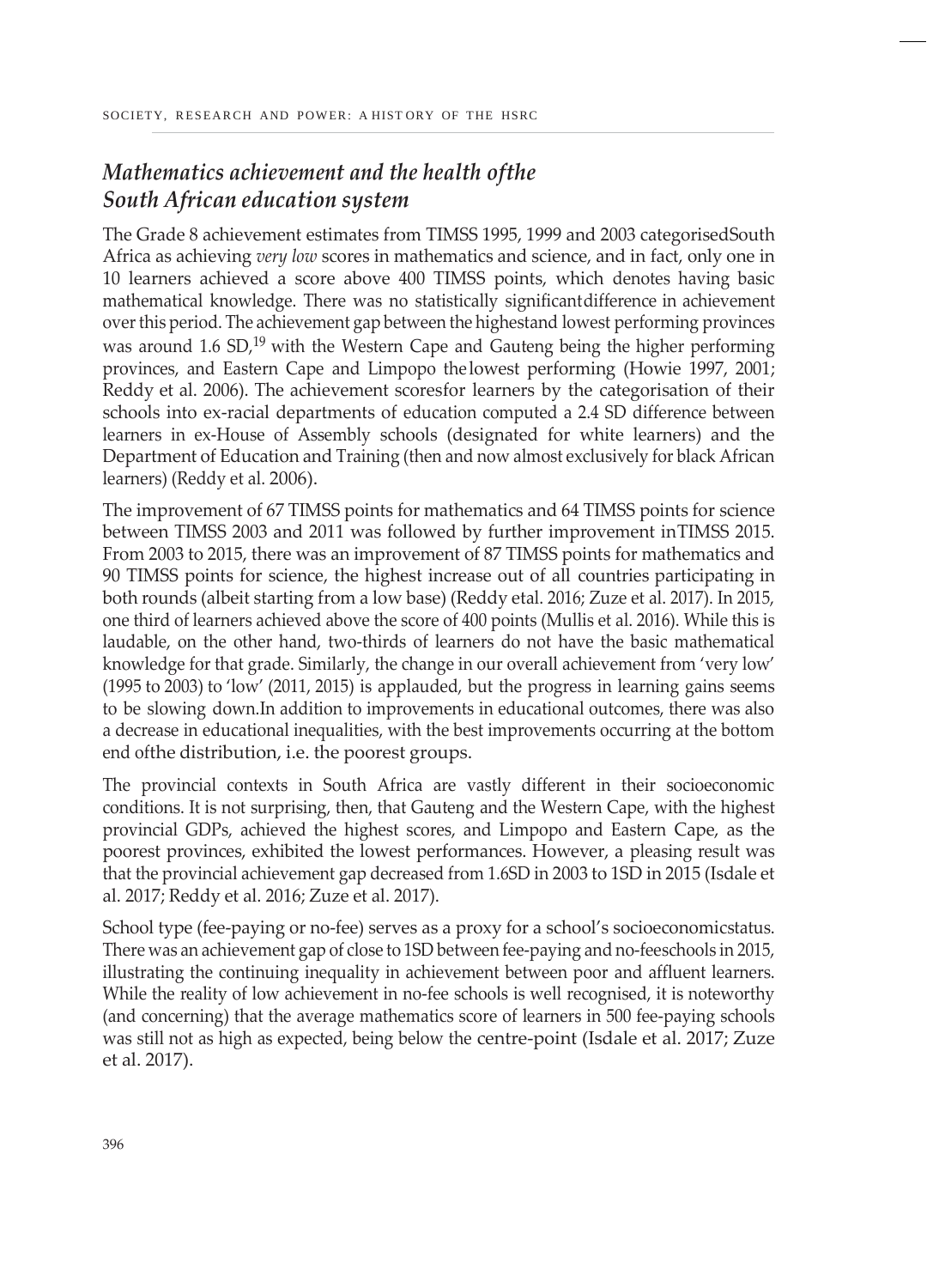

**Figure 23.1** *Trends in mathematics achievement in TIMSS 1995, 1999, 2003, 2011 and 2015*

Sources: Reddy et al. 2016; Zuze et al. 2017

Figure 23.1 plots South African mathematics achievement for TIMSS 1995, 1999, 2003, 2011 and 2015. The percentile graph plots the trend in mathematics achievement distribution between the bottom and upper ends at the  $5<sup>th</sup>$  and  $95<sup>th</sup>$  percentile at the Grade 8 level (1995, 1999, 2003), and at the Grade 9 level (2003, 2011, 2015).

An important dynamic in any description of educational achievement is related to gender achievement patterns. The gender achievement story is complex, and the mathematics scores for girls and boys at the Grade 5 and 9 levels signal this complexity. The 2015 TIMSS data showed that at the Grade 5 level, girls (statistically significant) outperformed boys (Isdale et al. 2017). These findings are in contrastto the Grade 9 results where there were no significant gender differences in mathematics or science performance (Zuze et al. 2017). It is concerning that the mathematics performance advantage exhibited by girls at the Grade 5 level decreasesover time, and this apparent advantage is lost by Grade 9.

In an equal world, one's educational achievements would be determined by ability and talent. However, in an unequal society the differentiated conditions for learning affect educational performance. The South African demographic and contextual conditions are less favourable for learning than for those in other participating countries (Mullis et al. 2016). In-country, while the racial demographics of fee- paying schools have changed over time, with around 60% of black African learners in fee-paying schools in 2015, the achievement changes from 2003 to 2015 continue to reflect inequalities and socially graded differences within both homes and schools(Reddy et al. 2019).

The analysis of TIMSS achievement data and conditions for teaching and learning established the extent to which conditions affected learning. Some of the studies investigated the role of language (Howie 2002; Prinsloo et al. 2018); social class (Frempong 1998); curriculum (Ndlovu & Mji 2012); attitudes and self-efficacy (Juan,Hannan & Namone 2018; Juan et al. 2014); home and school resources (Visser &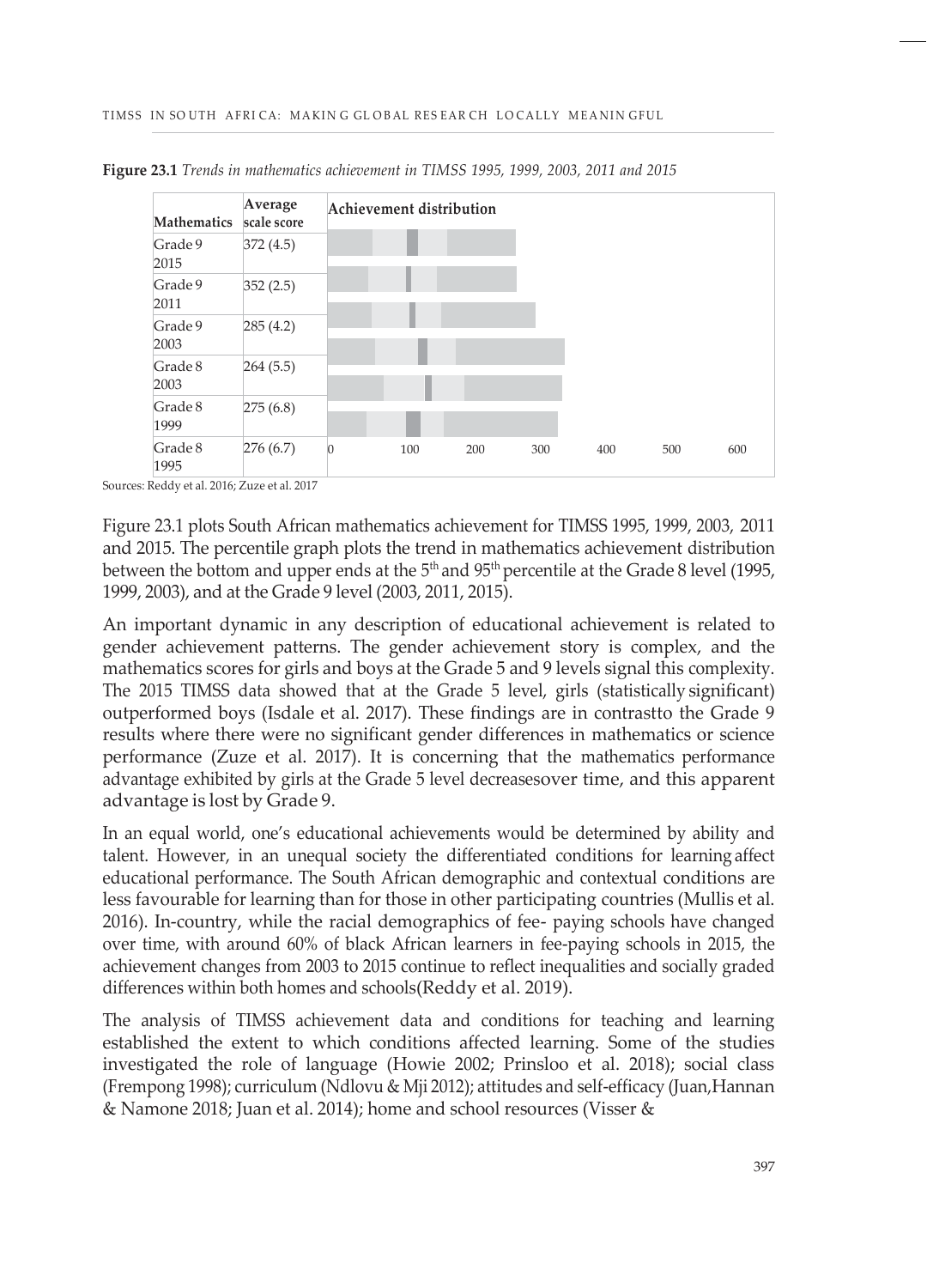Juan 2015); school effects (Winnaar et al. 2015); teacher classroom practices (Arends et al. 2017); school climate and bullying (Juan et al. 2018; Winnaar et al. 2018); school leadership (Zuze & Juan 2018); and learners' sense of belonging (Arends & Visser 2019). This is not an exhaustive list, but the consistent findings are that many home and school factors have an influence on learning and achievement.

## *The impact of South Africa's participation in TIMSS*

The HSRC spearheaded the independent monitoring of the quality of our educational outcomes through TIMSS and demonstrated the importance of government adoptingthese measures to periodically monitor the health of the educational system. TIMSS has been institutionalised as a government programme, and the dataset is valuable for both monitoring and determining the predictors of performance.

TIMSS is the only study that provides robust trend achievement estimates and is therefore an important indicator of the health of our education system over time.TIMSS is a trusted measure and the results have been used extensively by politicians,national and provincial governments, policy makers, the media, researchers andthe public. In the 2016 State of the Nation Address, then-president Zuma said: 'We are encouraged by recent international test results. The results in the Trends in International Mathematics and Science Study and the Southern and East AfricanConsortium for Monitoring Educational Quality…, show that the performance of South African students is improving' (SONA 2016).

Even though the responses to the TIMSS 1999 results were sceptical, the concernabout the low quality of mathematics and science performance prompted governmentto focus on improvement programmes for these school subjects. The first systematicintervention by government was the Dinaledi Schools Project, which provided support and resources to 500 schools so that they could improve the quality of mathematics and science education. Over the years, government has increasingly recognised the importance of mathematics and science, and there has been continuedallocation of resources and support to these subjects. National Treasury includes a line item in the Education budget to focus on mathematics and science teaching.

The TIMSS data is also widely used to generate knowledge. Researchers from both within and outside South Africa have published a number of journal articles andbook chapters using the South African data. In addition, a number of universitystudents have used the South African TIMSS data for their dissertations and theses.20 The TIMSS 2011 and 2015 contextual information, and the correlation to mathematics and science achievement, has extensively informed the country's education policy directions. For example, the TIMSS 2015 analysis highlighted an increase in student bullying, and, in response to that finding, the DBE developed theNational School Safety Framework (DBE 2015b).

Communicating the TIMSS results to the practitioner community is a key featureof the programme. The TIMSS research team participated in the DBE's provincial engagements in 2017 across all nine provinces, presenting the results to 28 500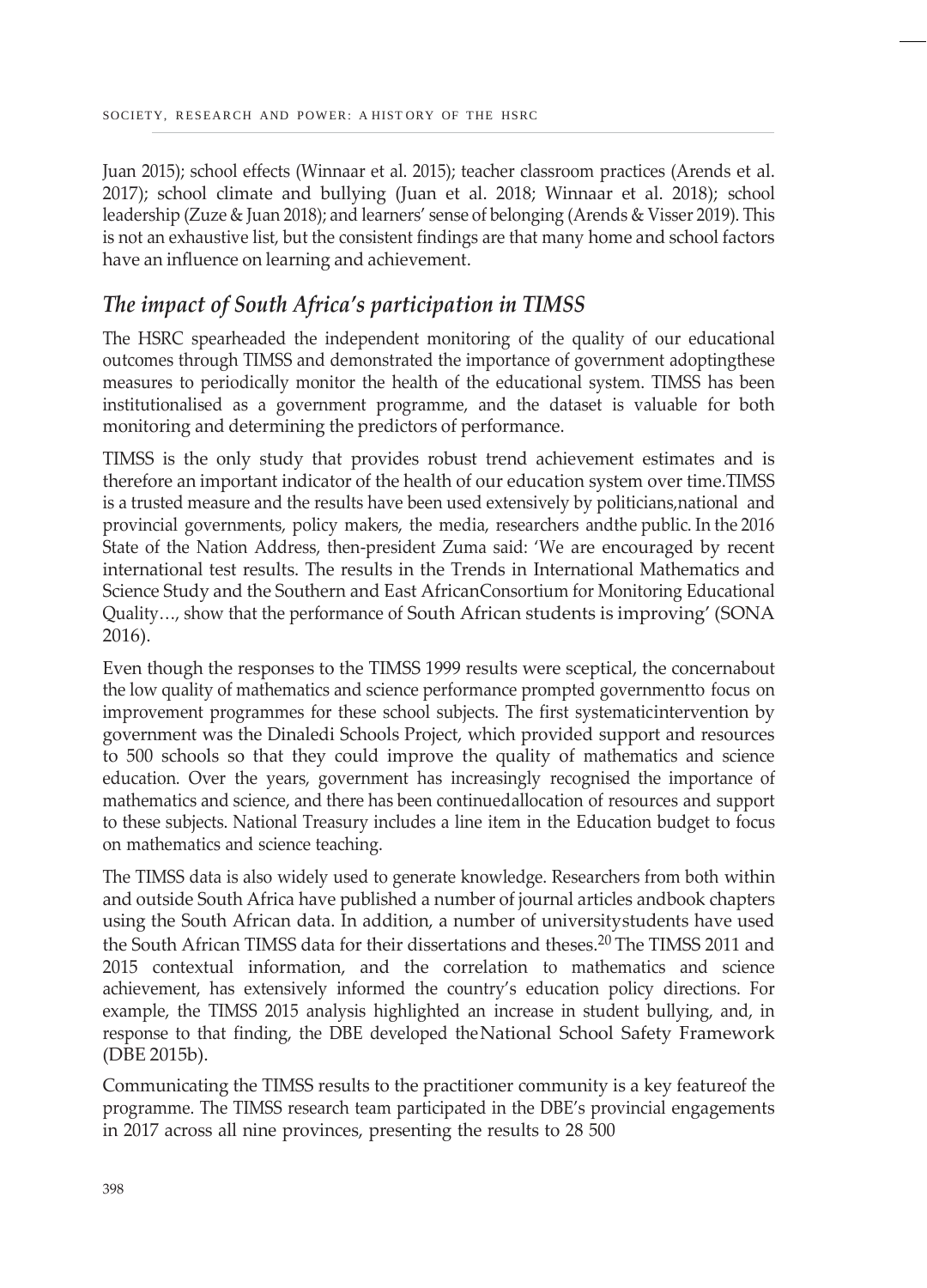provincial officials and school principals. The periodic TIMSS-SA newsletter translates the academic findings into information for a wider audience.

A further benefit of TIMSS participation is for research systems with limited technical skills, as this participation allows an opportunity to build the country'sresearch capacity, and provides a robust methodology for trend analysis (Reddy 2005). Researchers and research trainees have had the opportunity to participate in TIMSS and improve their technical skills in relation to conducting large-scale assessments and gain a better understanding of South African achievement and the contextual factors that impact educational outcomes.

### *Going forward in the 2020s*

In the last 25 years, the Human Sciences Research Council has built up a research programme that has assessed mathematics and science achievement, and provided national, as well as nuanced achievement estimates in an unequal society. As a result,South Africa has a mathematics and science trend measure at the Grade 8/9 levelfrom 1995, and a mathematicsGrade 5 measure from 2015. This is a good point topause and consider how we see the next part of the TIMSS journey.

As TIMSS is the only study that provides trend achievement measures, it is importantthat we continue with these assessments. This is a prudent time to ask whether we continue assessing achievement at both Grade 5 and 9 every four years or alternate between the grades and thereby test a particular grade every 8 years. Since TIMSS provides crucial information about our educational system, participating in TIMSS every four years and administering them to the same grade every eight years will still provide valuable information.

In 2019, in addition to the national study, we included two provincial studies. The sharper estimates and more detailed descriptions and analyses of the provincial contexts for teaching and learning will speak directly to provinces and allow them to use the information to plan appropriate intervention programmes to improve achievement and reduce achievement gaps in mathematics and science. It is advisable that when average provincial estimates reach a score of 400, they are then included as benchmarking provinces.

With the global shifts towards incorporating technology and e-assessments, about half the TIMSS 2019 participating countries administered an e-TIMSS version, whilethe other half (including South Africa) continued with paper-and-pencil testing. South Africa needs to plan for an e-assessment in 2023. There is, however, limited access to computers and internet connectivity for teaching and learning in our schools. According to the National Education Infrastructure Management Systems Standard Report (DBE, 2019), only 22% of South African schools have internet connectivity for teaching, and one third of the schools have computer centres. Theselow numbers are further exacerbated by provincial differences, with Gauteng and theWestern Cape having the best access – internet access is available in 86% of WesternCape schools and 64% of Gauteng schools, while computer centres exist in 81% of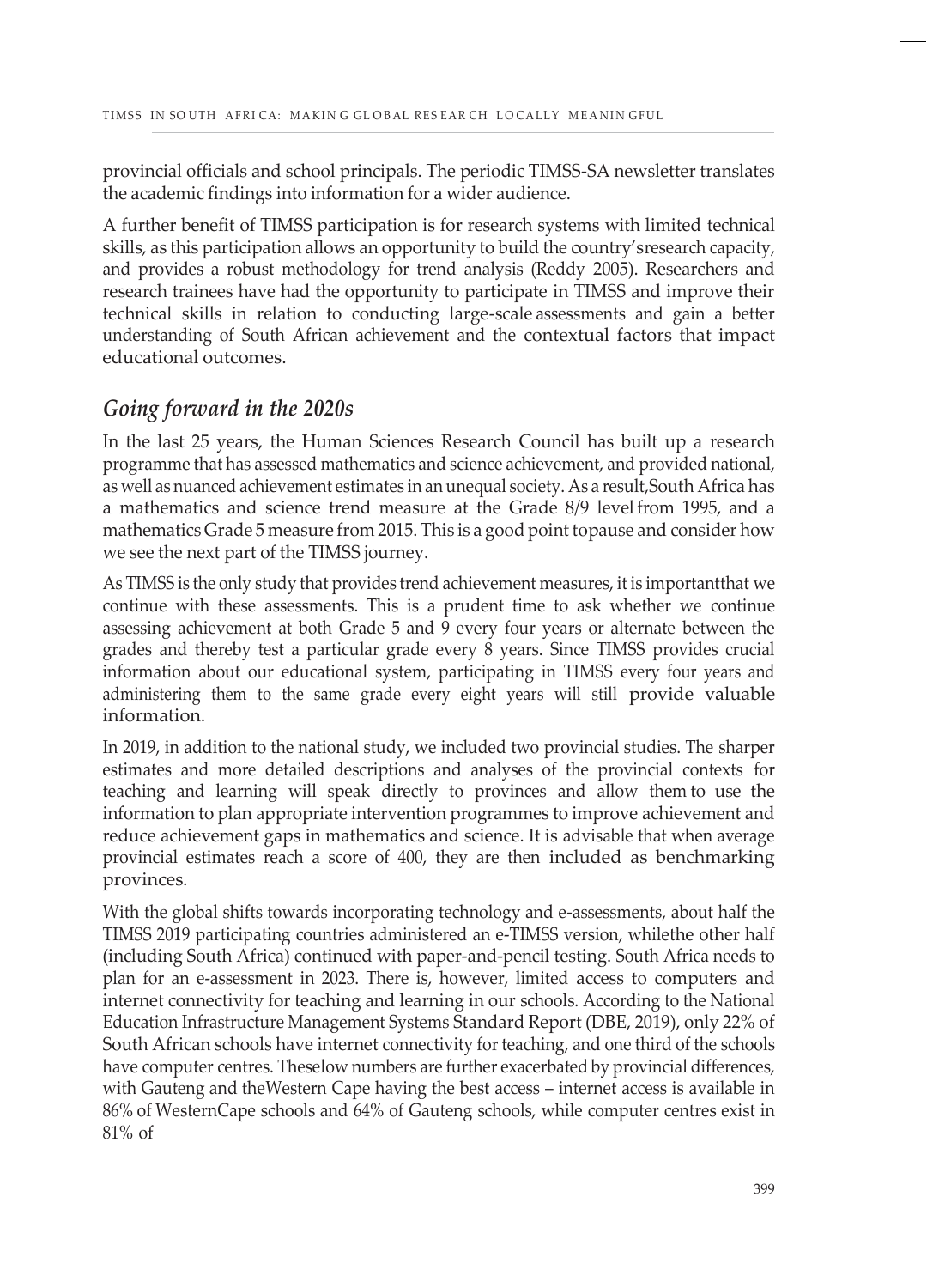Gauteng schools and 66% of Western Cape schools. South Africa is therefore faced with enormous challenges in participating in the TIMSS e-assessment.

As a response to countries at lower levels of educational development regarding the demanding nature and appropriateness of some achievement items, TIMSS 2023 willmodify the design and selection of items. A 'group-adaptive design' strategy will beemployed, which means that countries can choose the level of difficulty of the test they administer to their learners. Top-performing countries (e.g. Singapore) maychoose 70% of items with a higher level of difficulty and 30% that are less difficult. Lower performing countries (e.g. South Africa) would construct the assessment with70% less difficult and 30% more difficult items. The TIMSS methodologies make it possible for the achievement score of all countries to still appear on the same scale. This is a major advancement for lower performing countries, where the level of the items has been beyond the ability of the majority of learners, and learners' non- responses have resulted in poor estimates of student learning.

Unlike established economies and educational systems, the South African educational challenge is to understand what happens both inside and outside of schools and classrooms. Many of our analyses to date have focused on measuring learner achievement and explaining achievement gaps based on demographic and contextual variables. We have confirmed findings from other studies relatingto predictors of achievement, as well as illuminated new explanatory variables to explain achievement gaps. Going forward, we need to complement this data with more detailed information related to classroom and school practices, and the teaching and learning relationship between the learner and teacher.

TIMSS is an international achievement study, with both limitations and opportunities.As a low and unequal income country, we have used and must continue to use our voice to inform the modification of the TIMSS design so that it is appropriate fora wider range of countries, and we must use the data infrastructure to include questions that are more relevant to particular country contexts. Our analyses must continue to be locally meaningful. In this way, we can respond to the dual challengeof striving for both global competitiveness and local relevance.

#### *Notes*

- 1 Some countries assess Grade 5 and 9 learners, including South Africa.
- 2 In 2003, the assessment was conducted at both the Grade 8 and 9 level.
- 3 While TIMSS measures mathematics and science achievement given the high correlation between the two, in our analysis we will refer only to the mathematics data.
- 4 The apartheid regime labelled people into one of four population group categories: African, Coloured (people of mixed heritage), Indian/ Asian or White.
- 5 Black Africans were officially called 'Bantu' by the apartheid regime.
- 6 Hansard (1954) Debates of the South African Parliament.
- 7 For full details about the history of IEA see the website: ht[tps://ww](http://www.iea.nl/studies)w.i[ea.nl/studies.](http://www.iea.nl/studies)
- 8 Progress in International Reading Literacy Study.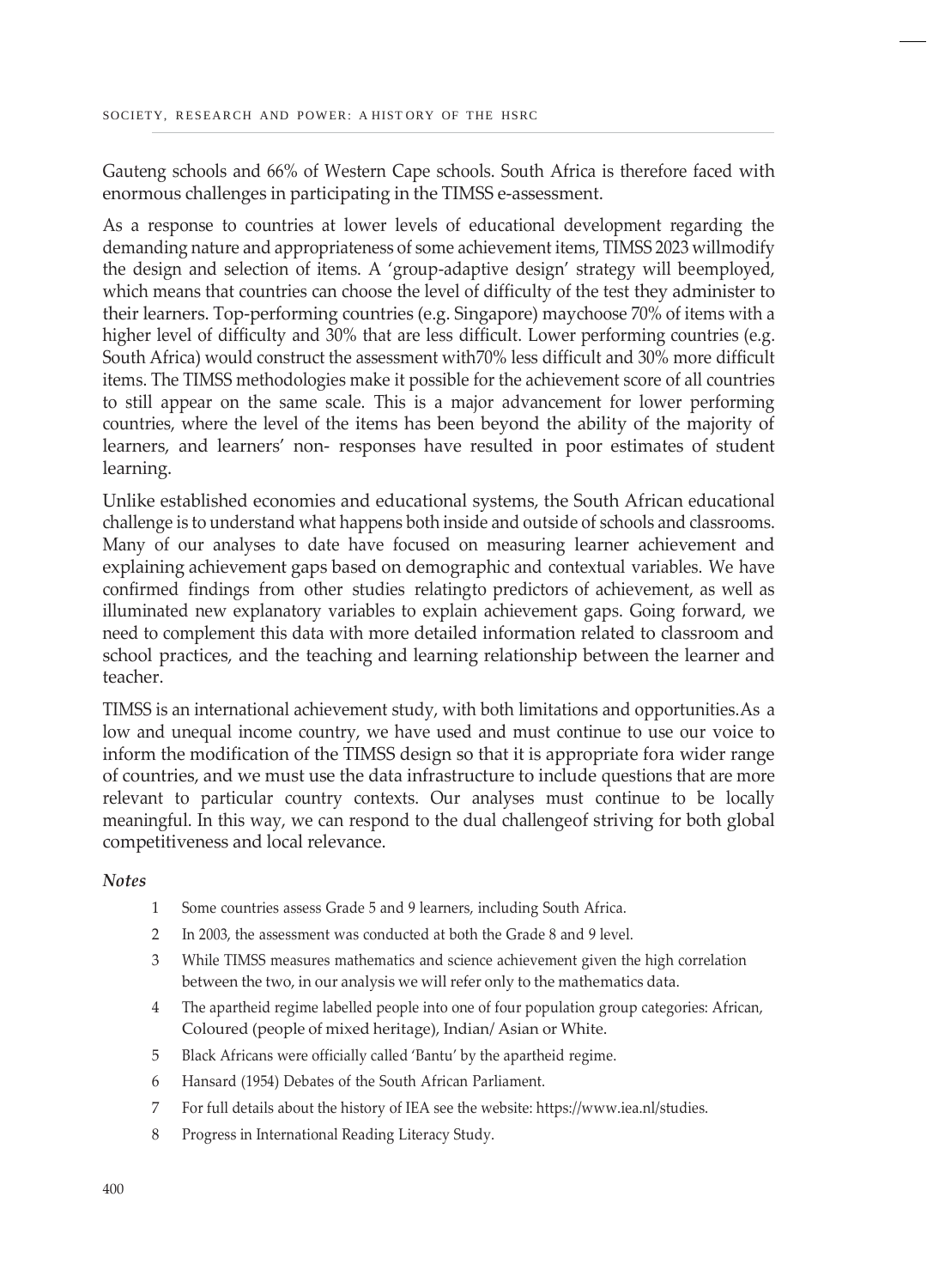- 9 In 1980 the United Nations passed a resolution of cultural, academic and other boycotts of South Africa. (UN General Assembly Resolution A/RES/35/206E).
- 10 Gray's HSRC responsibilities at the time included co-ordinating the Science Olympiads programme which sought to promote 'excellence' in mathematics and science.
- 11 Insiders at the time said this was not without a fight as programmes were competing for financial resources.
- 12 Subsequently called the TIMSS and PIRLS International Study Centre, Boston College, USA.
- 13 The HSRC also administered the achievement study to Standard 10 (Grade 12) learners, but without a proper sampling frame the results were not considered reliable.
- 14 In 2009, the DoE was separated into the Department of Basic Education (DBE) and the Department of Higher Education and Training (DHET).
- 15 70% of schools had their school fees subsidised by the state. The other 30% of schools were categorised as having more resources, and learners living in middle-class suburbs attended schools that were classified as fee-paying schools. Independent schools (constituting about 7% of schools and 4% of learners) are also fee-paying.
- 16 'Average Grade 9 mathematics score obtained in TIMSS'.
- 17 With the provincial sample size around 30 schools per province, these standard errors will be high.
- 18 All provinces were invited to participate in provincial studies but the two provinces agreed for TIMSS 2019.
- 19 TIMSS scores have a midpoint of 500 and a standard deviation of 100.
- 20 See <http://www.timss-sa.org.za/> for the database of TIMSS-SA publications (journal articles, book chapters, master's and PhD dissertations) compiled by Sylvia Hannan and Vijay Reddy.

#### *References*

Arends F & Visser M (2019) The contribution of South African teachers to students' sense of belonging and mathematics achievement: Students' perspective from the 2015 Trendsin International Mathematics and Science Study. *South African Journal of Childhood Education* 9(1)

Arends F, Winnaar L & Mosimege M (2017) Teacher classroom practices and mathematics performance in South African schools: A reflection on TIMSS 2011. *South African Journal ofEducation* 37(3)

Asmal K (2003) Speech by the Minister of Education, Professor Kader Asmal. MP, at the colloquium marking the launch of the foundation phase systemic evaluation report. Accessed March 2020, ht[tps://ww](http://www.polity.org.za/article/asmal-launch-of-foundation-phase-)w.p[olity.org.za/article/asmal-launch-of-foundation-phase-s](http://www.polity.org.za/article/asmal-launch-of-foundation-phase-)ystemic-evaluation-report-10062003-2003-06-10

Cloete N, Muller J & Orkin M (1986) How we learnt to stop worrying and love the HSRC. *Psychology in Society* 6: 22–46

DBE (Department of Basic Education) (2010) *Strategic plan 2010–2013*. Accessed March2020, ht[tps://ww](http://www.education.gov.za/Portals/0/DoBE%20StratPlan%202010_Web)w.e[ducation.gov.za/Portals/0/DoBE%20StratPlan%202010\\_Web.](http://www.education.gov.za/Portals/0/DoBE%20StratPlan%202010_Web) pdf?ver=2010–07–16– 151243–030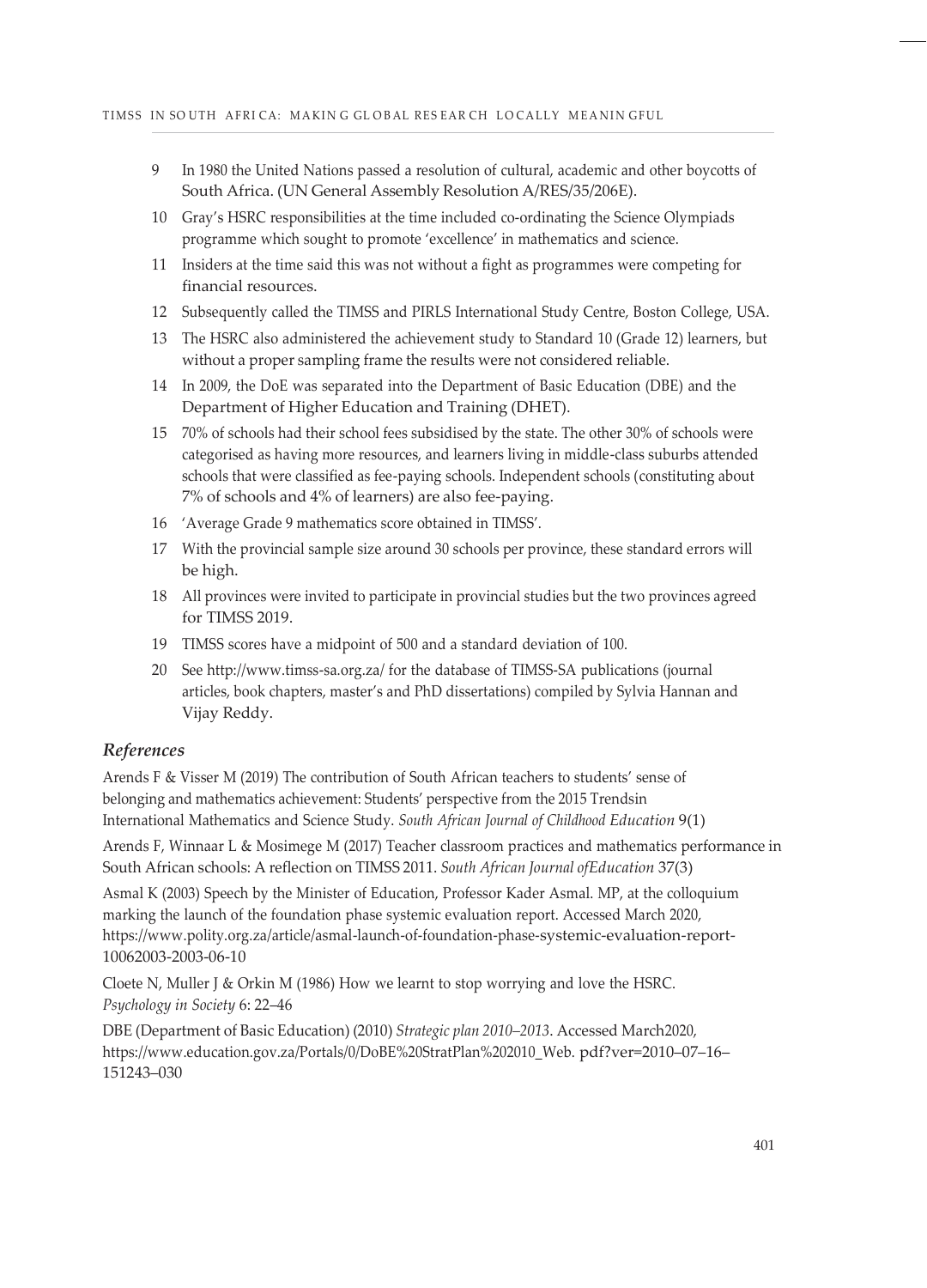DBE (2015a) *Action plan to 2019: Towards the realisation of schooling 2030*. Accessed March 2020, ht[tps://ww](http://www.education.gov.za/Portals/0/Documents/Publications/Action%20Plan)w.e[ducation.gov.za/Portals/0/Documents/Publications/Action%20Plan%20](http://www.education.gov.za/Portals/0/Documents/Publications/Action%20Plan) 2019.pdf?ver=2015–11–11–162424–417

DBE (2015b) *National school safety framework.* Accessed March 2020, https://www.education. gov.za/Portals/0/Documents/Publications/School%20Safety%20Framework%202016. pdf?ver=2016–02–19–133421–363

DBE (2019) *National education infrastructure management systems standard report August 2019*. Accessed March 2020, ht[tps://ww](http://www.education.gov.za/Portals/0/Documents/Reports/)w.e[ducation.gov.za/Portals/0/Documents/Reports/](http://www.education.gov.za/Portals/0/Documents/Reports/) NEIMS%20standard%20reports%202019.pdf?ver=2019–09–27–150623–250

DoE (Department of Education) (1997) *School register of needs survey 1996*. Pretoria: NationalDepartment of Education

Fleisch B (2008) *Primary education in crisis: Why South African school children underachieve in reading and mathematics*. Cape Town: Juta

Frempong G (1998) Social class inequalities in mathematics achievement: A multilevel analysis of 'TIMSS' South Africa data. In A Olivier & K Newstead (Eds) *Proceedings of the Conference ofthe International Group for the Psychology of Mathematics Education* 3

Gonzalez EJ & Smith TA (1997) User Guide for the TIMSS International Database Primary and Middle School Years (Population 1 and Population 2): Data Collected in 1995. Chestnut Hill, MA: TIMSS International Study Center Boston College

Gray D (1994) The sixth meeting of the TIMSS research coordinators, 1–6 August 1994. HSRCOffice Report

Howie S (1997) *Mathematics and science performance in the middle school years in South Africa:A summary report on the performance of South African studentsin the Third International Mathematics and Science Study (TIMSS)*. Pretoria: HSRC

Howie S (2000) TIMSS in South Africa: The Value of International Comparative Studies for aDeveloping Country. In D Shorrocks-Taylor & W Jenkins (Eds). Learning from Others. Netherlands: Kluwer Academic Publishers

Howie S (2001) *Mathematics and science performance in grade 8 in South Africa 1998/1999*. Pretoria: HSRC

Howie S (2002) English language proficiency and contextual factors influencing mathematics achievement of secondary school pupils in South Africa. PhD thesis, Universityof Twente

Howie S (2011) The involvement of African countries in the IEA studies over 50 years. In C Papanastasiou, T Plomp & EC Papanastasiou (Eds) *IEA 1958–2008: 50 Years of*

*Experiences and Memories*. Amsterdam: International Association for the Evaluation ofEducational Achievement

HSRC (2004) *Performance scores in international math and science study reflect on South African inequalities.* Accessed March 2020, <http://www.hsrc.ac.za/> media 2004/12/20041214\_1.html

Isdale K, Reddy V, Juan A & Arends F (2017) *TIMSS 2015 Grade 5 National Report: Understanding mathematics achievement amongst Grade 5 learners in South Africa.* CapeTown: HSRC Press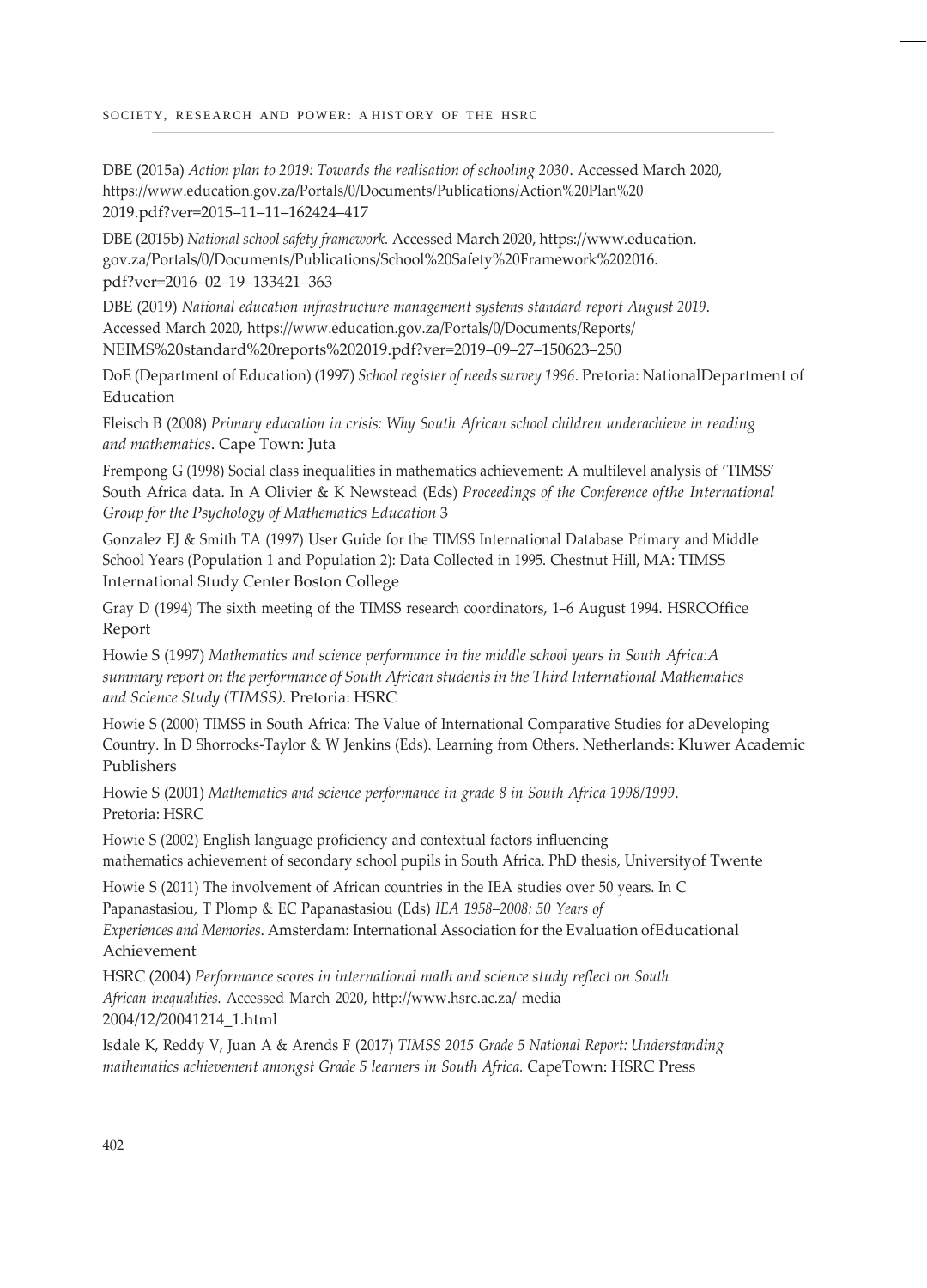Juan A, Reddy V & Hannan S (2014) Attitudes to science: Part of the puzzle to improve educational achievement? *Africa Growth Agenda* 7: 13–16. https://hdl.handle.net/10520/EJC163568

Juan A, Hannan S & Namone C (2018) I believe I can do science: Self-efficacy and science achievement of Grade 9 students in South Africa. *South African Journal of Science* 114(7/8). https://doi.org/10.17159/sajs.2018/20170269

Juan A, Hannan S, Govender A, Reddy V & Zuze L (2018) Bullies, victims and bully-victims in South African schools: Examining the risk factors. *South African Journal of Education* 38(1):1–10. https://doi.org/10.15700/saje.v38ns1a1585

Kahn M (1993) *Building the base: Report on a sector study of science and mathematics education.* Brussels: Commission of the European Communities

Mullis IVS, Martin MO, Foy P & Hooper M (2016) *TIMSS 2015 international results inmathematics*. Chestnut Hill: TIMSS and PIRLS Study Centre

Ndlovu N & Mji A (2012) Alignment between South African mathematics assessment standardsand the TIMSS assessment frameworks. *Pythagoras* 33(3): 1–9. https://doi.org/10.4102/ pythagoras.v33i3.182

Prinsloo CH, Rogers SC & Harvey JC (2018) The impact of language factors on learner achievement in Science. *South African Journal of Education* 38(1). [http://dx.doi.](http://dx.doi/) org/10.15700/saje.v38n1a1438

Reddy V (2005) Cross-national achievement studies: Learning from South Africa's participationin the Trends in International Mathematics and Science Study (TIMSS). *Compare* 35(1): 63–77. https://doi.org/10.1080/03057920500033571

Reddy V (2006) The state of mathematics and science education: Schools are not equal. In S Buhlungu, J Daniel, R Southall & J Lutchman (Eds), *State of the Nation: South Africa2005–2006.* Cape Town: HSRC Press

Reddy V, Isdale K, Juan A, Visser M, Winnaar L & Arends F (2016) *TIMSS 2015 highlights of mathematics achievement amongst grade 5 South African learners*. Pretoria: HSRC

Reddy V, Juan A, Fongwa S & Isdale K (2019) Mathematics achievement and the inequality gap: TIMSS 1995 to 2015. In N Spaull & JD Jansen (Eds), *South African schooling: The enigma of inequality*. Dordrecht: Springer

Reddy V, Kanjee A, Diedericks G & Winnaar L (2006) *Mathematics and science achievement atSouth African Schools in TIMSS 2003*. Cape Town: HSRC Press

Reddy V, Prinsloo C, Arends F, Visser M, Winnaar L, Feza N, Rogers S, Janse van Rensburg D, Juan A & Mthethwa M (2012) *Highlights from TIMSS 2011: The South African perspective.*Pretoria: HSRC

Reddy V, Van der Berg S, Janse van Rensburg D & Taylor S (2012) Educational outcomes: Pathways and performance in South African high schools. *South African Journal of Science*108: (3–4). https://doi.org/10.4102/sajs.v108i3/4.620

Reddy V, Visser M, Winnaar L, Arends F, Juan A, Prinsloo C & Isdale K (2016) *TIMSS 2015 highlights of mathematics and science achievement of grade 9 South African learners*. Pretoria: HSRC